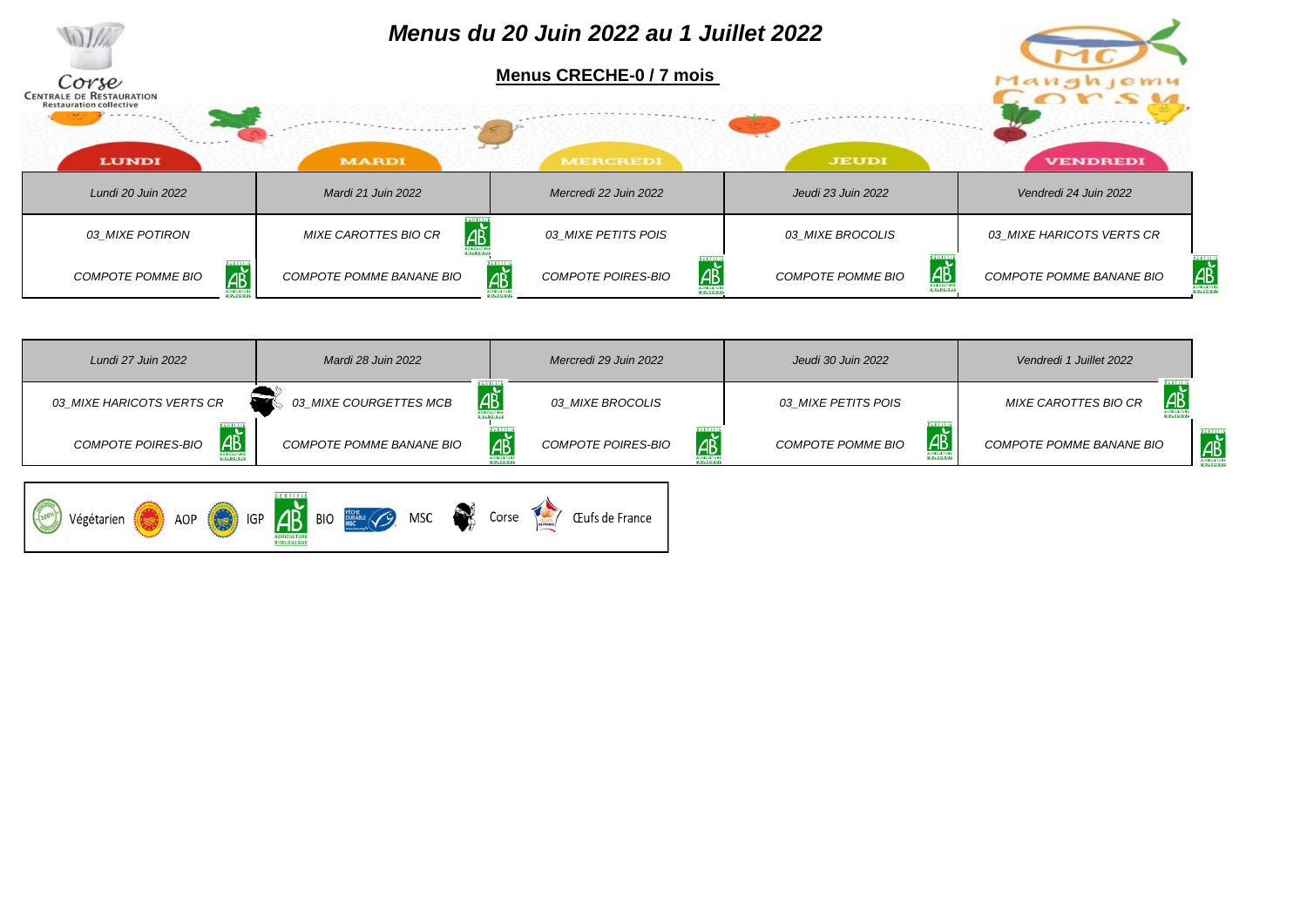

*Menus du 20 Juin 2022 au 1 Juillet 2022*

**Menus CRECHE- 7 / 8 mois + protéines**



| LUNDI                        | <b>MARDI</b>                      | MERCREDI                                     | JEUDI                     | <b>VENDREDI</b>                         |
|------------------------------|-----------------------------------|----------------------------------------------|---------------------------|-----------------------------------------|
| Lundi 20 Juin 2022           | Mardi 21 Juin 2022                | Mercredi 22 Juin 2022                        | Jeudi 23 Juin 2022        | Vendredi 24 Juin 2022                   |
| MIXE EMINCE DE POULET AU JUS | MIXE JAMBON BLANC                 | MIXE ROTI DE VEAU AU JUS                     | MIXE STEAK HACHE DE BOEUF | <b>DURABLE</b><br>MIXE CABILLAUD AU JUS |
| 03 MIXE POTIRON              | AB<br><b>MIXE CAROTTES BIO CR</b> | 03 MIXE PETITS POIS                          | 03 MIXE BROCOLIS          | 03 MIXE HARICOTS VERTS CR               |
| АŘ<br>COMPOTE POMME BIO      | COMPOTE POMME BANANE BIO          | <u>дъ</u><br><u>дв</u><br>COMPOTE POIRES-BIO | AВ<br>COMPOTE POMME BIO   | АŘ<br>COMPOTE POMME BANANE BIO          |

| Lundi 27 Juin 2022                     | Mardi 28 Juin 2022           | Mercredi 29 Juin 2022          | Jeudi 30 Juin 2022             | Vendredi 1 Juillet 2022                          |                                           |
|----------------------------------------|------------------------------|--------------------------------|--------------------------------|--------------------------------------------------|-------------------------------------------|
| MIXE ESCALOPE DE VEAU HACHEE AU<br>JUS | MIXE EMINCE DE POULET AU JUS | MIXE FILET DE LIEU AU JUS      | MIXE ROTI DE PORC AU JUS (bio) | <b>MIXE DOS DE COLIN HUILE D'OLIVE</b><br>CITRON | PECHE /                                   |
| 03 MIXE HARICOTS VERTS CR              | AB<br>03_MIXE COURGETTES MCB | 03 MIXE BROCOLIS               | <i>03 MIXE PETITS POIS</i>     | AP<br><b>MIXE CAROTTES BIO CR</b>                |                                           |
| <b>AB</b><br>COMPOTE POIRES-BIO        | COMPOTE POMME BANANE BIO     | ab<br>AB<br>COMPOTE POIRES-BIO | AB<br><b>COMPOTE POMME BIO</b> | COMPOTE POMME BANANE BIO                         | <b>CERTIFIE</b><br>AB<br><b>SIDLDGIOU</b> |
|                                        |                              |                                |                                |                                                  |                                           |

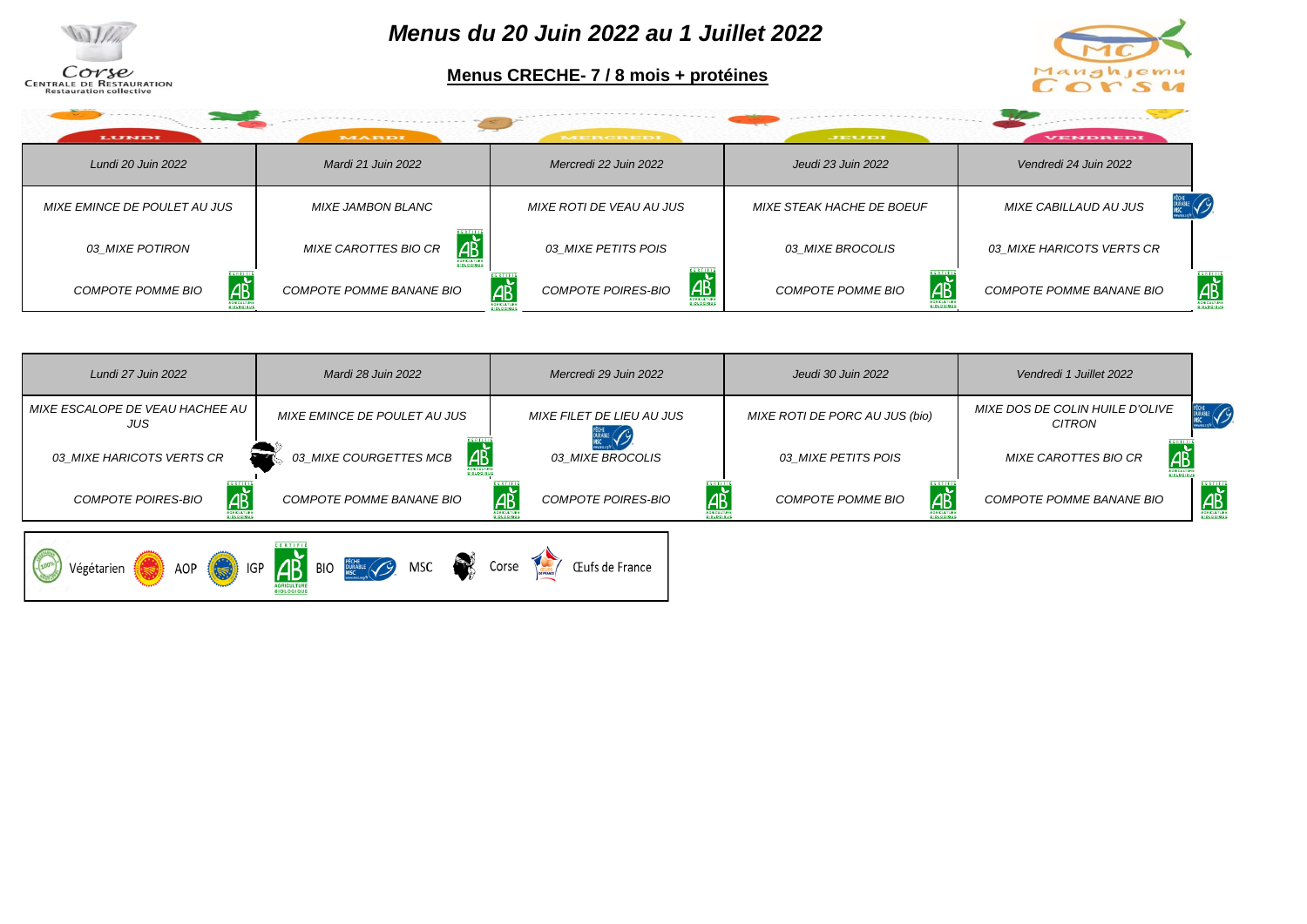| Corse<br><b>CENTRALE DE RESTAURATION</b><br><b>Restauration collective</b><br><b>LUNDI</b> | MARDI                                                   | Menus du 20 Juin 2022 au 1 Juillet 2022<br>Menus CRECHE-8 / 12 mois mixé<br><b>MERCREDI</b> | JEUDI                                               | Manghjemu<br>CONS4<br><b>VENDREDI</b>                              |
|--------------------------------------------------------------------------------------------|---------------------------------------------------------|---------------------------------------------------------------------------------------------|-----------------------------------------------------|--------------------------------------------------------------------|
| Lundi 20 Juin 2022                                                                         | Mardi 21 Juin 2022                                      | Mercredi 22 Juin 2022                                                                       | Jeudi 23 Juin 2022                                  | Vendredi 24 Juin 2022                                              |
| MIXE EMINCE DE POULET AU JUS                                                               | MIXE JAMBON BLANC                                       | MIXE ROTI DE VEAU AU JUS                                                                    | MIXE STEAK HACHE DE BOEUF                           | MIXE CABILLAUD AU JUS                                              |
| PUREE DE POTIRON A LA CREME                                                                | PUREE DE CAROTTE A LA CREME                             | PUREE DE PETITS POIS A LA CREME                                                             | ΙΑĎ<br>PUREE AU BROCOLI-BIO                         | <b>PUREE DE HARICOTS VERTS</b>                                     |
| YAOURT NATURE BIO + SUCRE 5G                                                               | AP<br>АB<br><b>PETIT SUISSE-BIO</b><br><b>CRICULTUR</b> | <b>FROMAGE BLANC ET SUCRE</b>                                                               | <b>PETIT SUISSE</b>                                 | YAOURT NATURE+SUCRE5G                                              |
| <b>AB</b><br><b>COMPOTE POMME BIO</b><br><b>CRICULTURE</b>                                 | COMPOTE POMME BANANE BIO                                | <u>ДŘ</u><br><b>COMPOTE POIRES-BIO</b><br>AB                                                | $F$ <b>R</b> $T$ $F$ $F$<br>AB<br>COMPOTE POMME BIO | <b>SERTIF</b><br>$\overrightarrow{AB}$<br>COMPOTE POMME BANANE BIO |

| Lundi 27 Juin 2022                                       | Mardi 28 Juin 2022                              | Mercredi 29 Juin 2022                   | Jeudi 30 Juin 2022                                | Vendredi 1 Juillet 2022                          |                          |
|----------------------------------------------------------|-------------------------------------------------|-----------------------------------------|---------------------------------------------------|--------------------------------------------------|--------------------------|
| MIXE ESCALOPE DE VEAU HACHEE AU<br>JUS                   | MIXE EMINCE DE POULET AU JUS                    | MIXE FILET DE LIEU AU JUS               | MIXE ROTI DE PORC AU JUS (bio)                    | <b>MIXE DOS DE COLIN HUILE D'OLIVE</b><br>CITRON | Pèche<br>Durable<br>MSC  |
| <b>PUREE DE HARICOTS VERTS</b>                           | PUREE DE POMME DE TERRE<br><b>COURGETTE MCB</b> | АŘ<br><b>AB</b><br>PUREE AU BROCOLI-BIO | PUREE DE PETITS POIS A LA CREME                   | 03 PUREE DE CAROTTE A LA CREME                   |                          |
| FROMAGE BLANC-BIO ET SUCRE                               | YAOURT NATURE BIO + SUCRE 5G                    | <b>A</b><br><b>PETIT SUISSE</b>         | <b>FROMAGE BLANC-BIO ET SUCRE</b>                 | YAOURT NATURE BIO + SUCRE 5G                     | AB                       |
| $\overrightarrow{AB}$<br>АĎ<br><b>COMPOTE POIRES-BIO</b> | COMPOTE POMME BANANE BIO                        | IÆĎ<br><b>COMPOTE POIRES-BIO</b>        | <u>дъ</u><br>⊿,<br>∕l<br><b>COMPOTE POMME BIO</b> | COMPOTE POMME BANANE BIO                         | ∣АŘ<br><b>SIDLDGIQUE</b> |

Végétarien (C) AOP (C) IGP <mark>4B</mark> BIO **BELOVEMENT CONTRACTE (CLU**s de France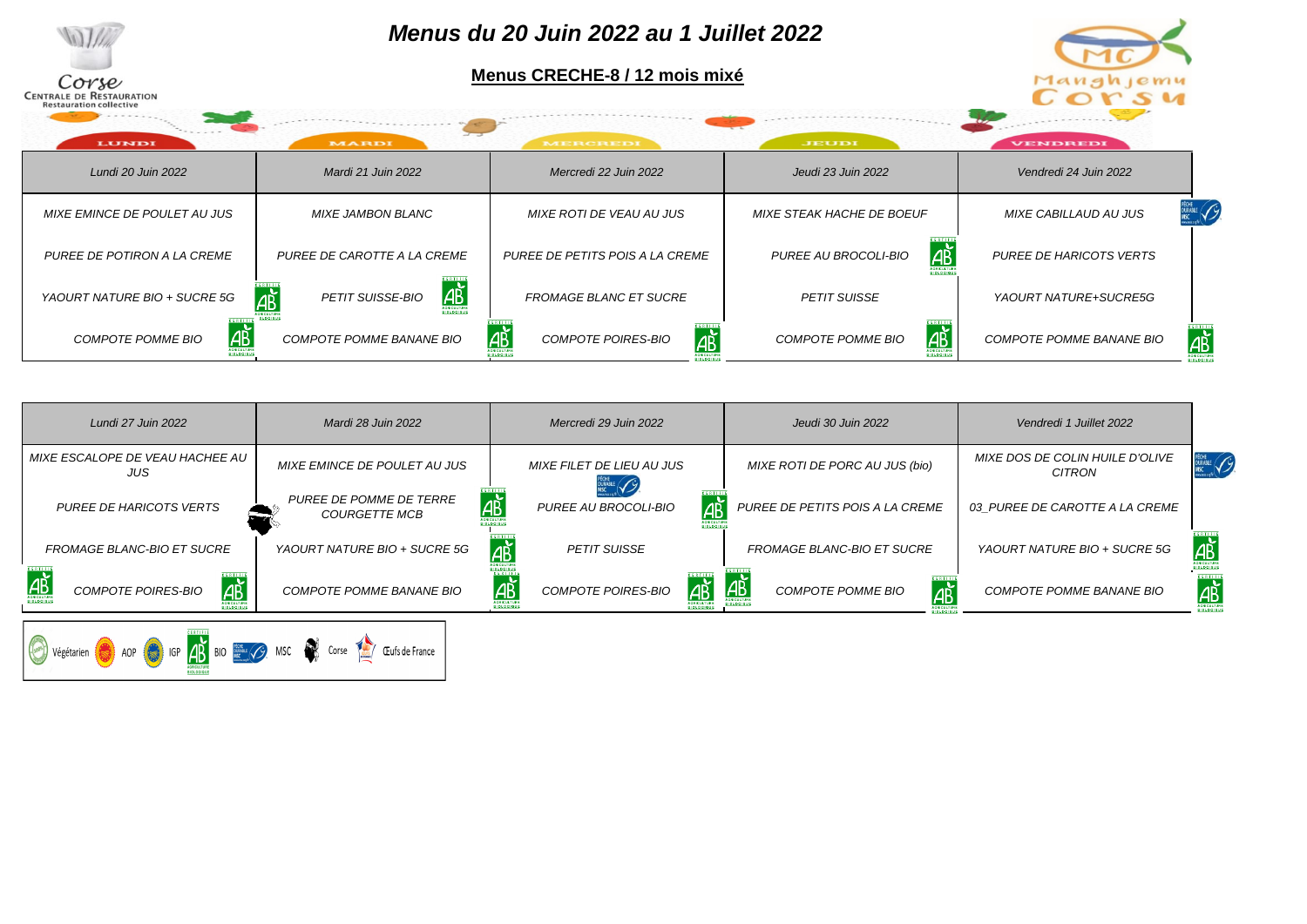

| Lundi 27 Juin 2022                             | Mardi 28 Juin 2022                              | Mercredi 29 Juin 2022                          | Jeudi 30 Juin 2022                        | Vendredi 1 Juillet 2022                    |                         |
|------------------------------------------------|-------------------------------------------------|------------------------------------------------|-------------------------------------------|--------------------------------------------|-------------------------|
| <b>HACHE ESCALOPE DE VEAU HACHEE</b><br>AU JUS | <b>HACHE EMINCE DE POULET AU JUS</b>            | <b>HACHE FILET DE LIEU AU JUS</b>              | <b>HACHE ROTI DE PORC AU JUS</b>          | HACHE DOS DE COLIN HUILE D'OLIVE<br>CITRON |                         |
| 03 POLENTA ET CAROTTE                          | PUREE DE POMME DE TERRE<br><b>COURGETTE MCB</b> | 03 SEMOULE 3 LEGUMES                           | 03 QUINOA ET POTIRON                      | 03 PUREE DE CAROTTE A LA CREME             |                         |
| <b>LES FRIPPONS</b>                            | YAOURT NATURE BIO + SUCRE 5G                    | $\overline{AB}$<br><b>PETIT SUISSE</b>         | <b>1437</b><br>FROMAGE BLANC-BIO ET SUCRE | YAOURT NATURE BIO + SUCRE 5G               | AB<br><b>BIOLDGIQUE</b> |
| АŘ<br><b>COMPOTE POIRES-BIO</b>                | COMPOTE POMME BANANE BIO                        | <u> Æ</u><br>I AB<br><b>COMPOTE POIRES-BIO</b> | AŘ<br><b>COMPOTE POMME BIO</b>            | COMPOTE POMME BANANE BIO                   | АŘ                      |

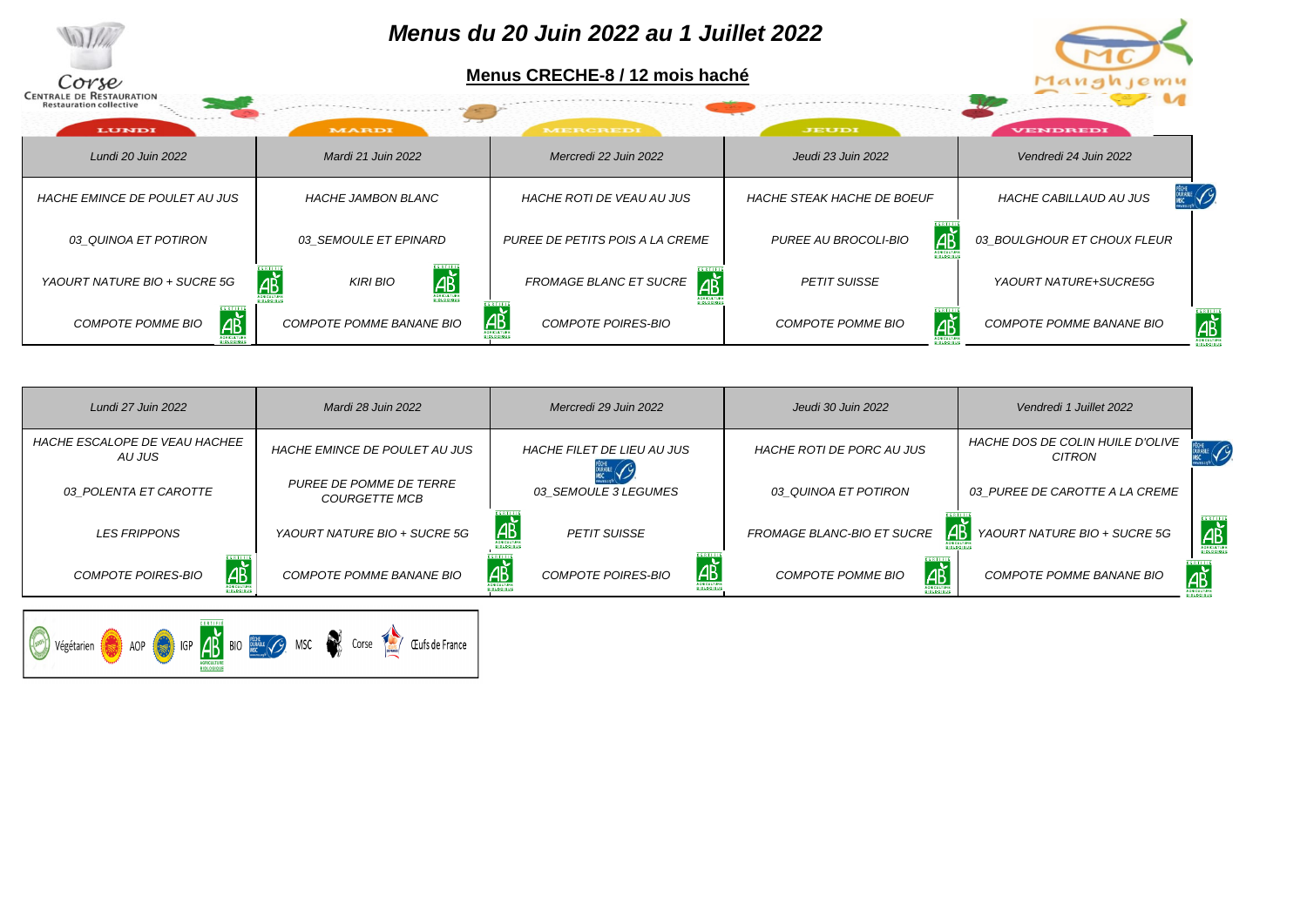

| Lundi 27 Juin 2022                | Mardi 28 Juin 2022              | Mercredi 29 Juin 2022                          | Jeudi 30 Juin 2022                                   | Vendredi 1 Juillet 2022                                                                             |
|-----------------------------------|---------------------------------|------------------------------------------------|------------------------------------------------------|-----------------------------------------------------------------------------------------------------|
| ESCALOPE DE VEAU HACHEE AU JUS    | EMINCE DE POULET A LA BASTIAISE | FILET DE HOKI SAUCE A LANETH                   |                                                      | DOS DE COLIN HUILE D'OLIVE CITRON                                                                   |
| <b>AB</b><br>POELEE DE SAISON BIO | <u>дъ̀</u><br>RIZ PILAF-BIO     | $\underline{AB}$<br>EBLY BIO A L'HUILE D'OLIVE | PENNE BIO A LA BOLOGNAISE<br>$\overline{\mathsf{H}}$ | $\overrightarrow{AB}$<br><b>PUREE DE POMME DE TERRE</b><br><i>COURGETTE BIO</i><br><b>BIDLDGIQU</b> |
| COMTE AOP                         | <u>др</u><br>YAOURT VANILLE BIO | CANTADOU                                       | <b>BOMBEL</b>                                        | <b>FROMAGE BLANC-BIO ET SUCRE</b>                                                                   |
| <b>COMPOTE POMME</b>              | <b>PASTEQUE</b>                 | <b>DERTIFI</b><br><b>FRUIT BIO</b><br>ДÈ       | <b>COMPOTE POMME ABRICOT</b>                         | <b>COMPOTE PECHE</b>                                                                                |